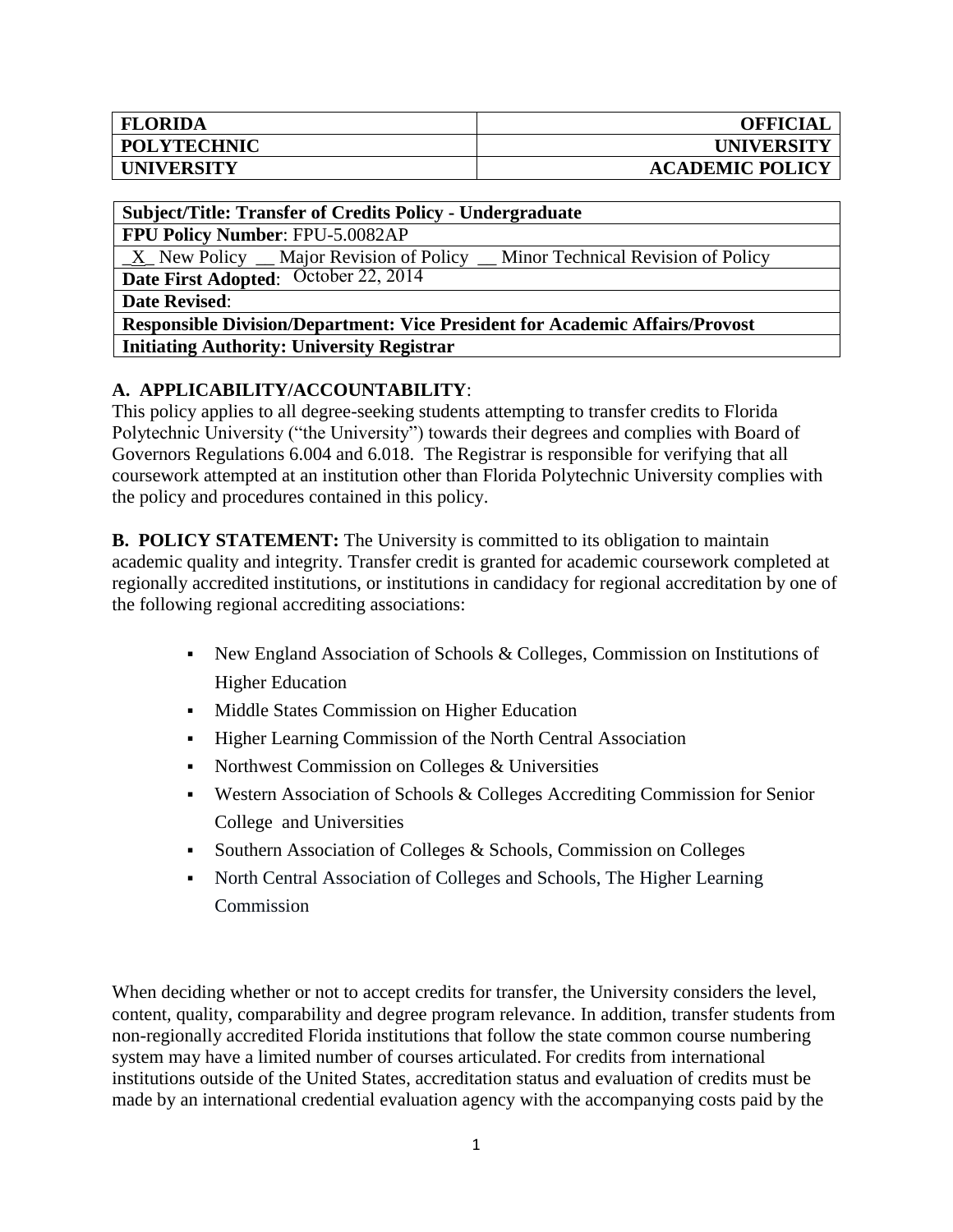student. The academic documents must be translated into English and evaluated by a reputable credential evaluator. University-level coursework undertaken abroad may be transferrable if earned at a recognized institution depending on academic equivalency. Course transferability is determined on a course-by-course basis. An equivalent Florida Polytechnic University course number will be entered on the student's official academic transcript if the credit is accepted for transfer.

### **C. DEFINITIONS.**

1. Articulation of credits. A comparison of the content of the course that is being transferred between institutions to identify if the course fulfills specific course requirements.

2. Transfer of credit. The application of credit toward degree requirements.

## **D. PROCEDURES:**

- 1. **Student responsibilities**. The undergraduate student transferring to the University is responsible for ensuring that the University receives complete official transcripts for all academic course work they have taken at other post-secondary institutions. This policy applies to all post-secondary course work taken prior to entry at the University including all post-secondary course work taken between the date of admission to the University and the time of application for a University degree.
- 2. **No credit awarded**. No credit is awarded for technical, vocational, physical education or pre-college coursework, or for coursework completed below a grade of C.
- 3. **Grade Point Calculation**. Transfer credits will not be included in the computation of a student's Florida Polytechnic grade point average.
- 4. **Calculation of Credits**. If transfer credits are in quarter hours, they will be converted into semester hours by multiplying the quarter hours by .67. For example, a five quarter hour course will be awarded 3.33 semester credits.
- 5. **Credits earned at the University**. A minimum of twenty-five percent (25 %) of coursework for the degree must be earned at Florida Polytechnic University. Thirty (30) of the final sixty (60) hours must be earned at Florida Polytechnic University to receive a baccalaureate degree from Florida Polytechnic University.
- 6. **Credit by Departmental Examination**. Credit by departmental examination from another institution will be considered on a case-by-case basis. Any credit hours awarded by another institution solely on the basis of SAT or ACT scores will not be accepted by Florida Polytechnic University.
- 7. **Credit for course work taken at other institutions while enrolled at the University.** This regulation also applies to all post-secondary course work taken at other institutions while enrolled at the University. It is the student's responsibility to ensure that the University receives an official transcript for all completed course work within sixty (60) days of the end of the term in which it was taken.
- 8. **Credits from International Institutions**. Accreditation status and evaluation of credits from an institution outside of the U.S. must be made by an international credential evaluation agency with the accompanying costs paid by the student. University-level coursework undertaken abroad may be transferrable if earned at a recognized institution depending on academic equivalency. Course transferability is determined on a course-by-course basis. All transfer credit evaluations are